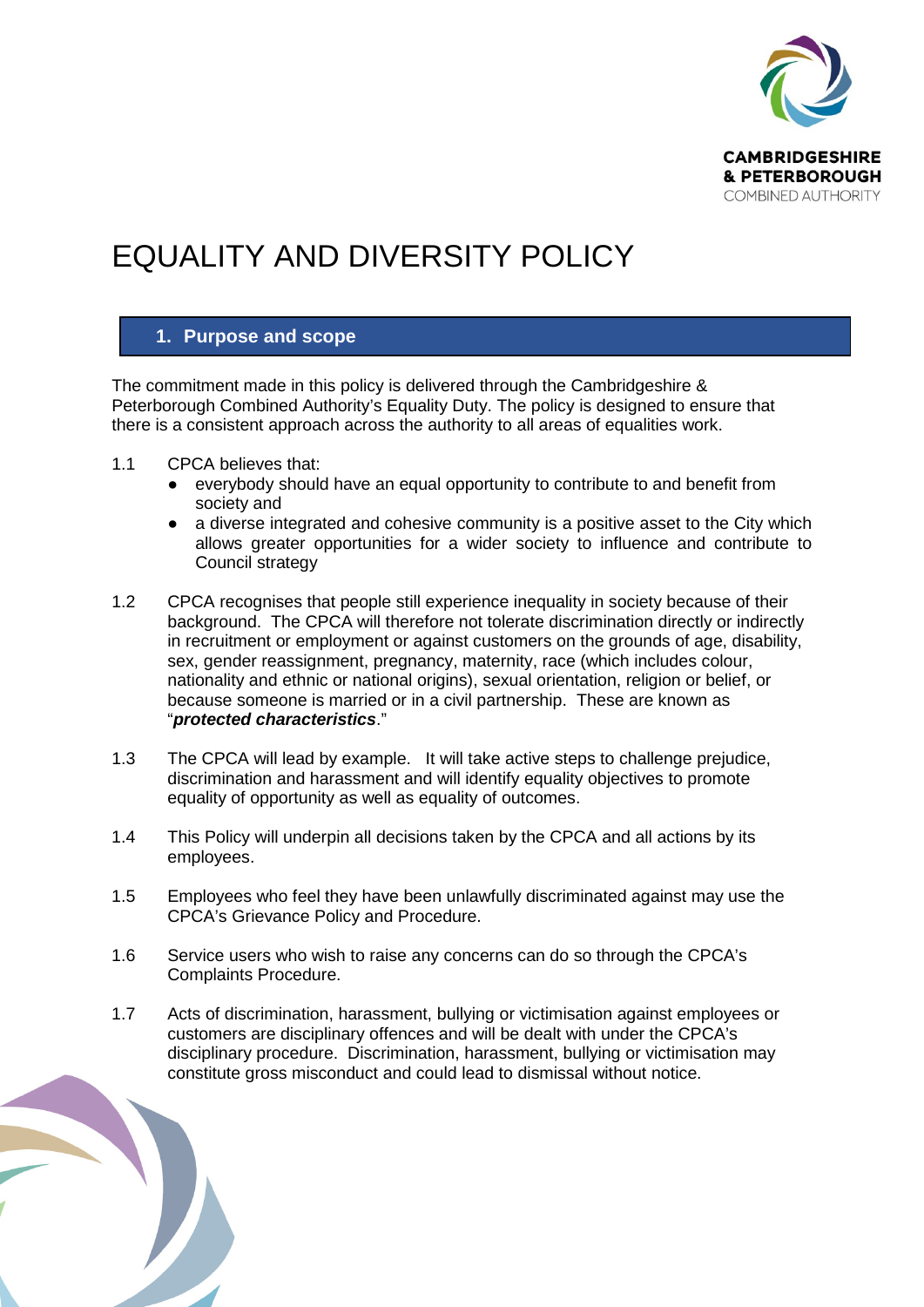

# **2. The Law**

#### **Types of unlawful discrimination**

2.1 **Direct discrimination** is where a person is treated less favourably than another because of a protected characteristic. An example of direct discrimination would be refusing to employ a woman because she is pregnant.

In limited circumstances, employers can directly discriminate against an individual for a reason related to any of the protected characteristics where there is an occupational requirement. The occupational requirement must be crucial to the post and a proportionate means of achieving a legitimate aim.

2.2 **Indirect discrimination** is where a provision, criterion or practice is applied that is discriminatory in relation to individuals who have a relevant protected characteristic (although it does not explicitly include pregnancy and maternity, which is covered by indirect sex discrimination) such that it would be to the detriment of people who share that protected characteristic compared with people who do not, and it cannot be shown to be a proportionate means of achieving a legitimate aim.

2.3 **Harassment** is where there is unwanted conduct, related to one of the protected characteristics (other than marriage and civil partnership, and pregnancy and maternity) that has the purpose or effect of violating a person's dignity; or creating an intimidating, hostile, degrading, humiliating or offensive environment. It does not matter whether or not this effect was intended by the person responsible for the conduct.

2.4 **Associative discrimination** is where an individual is directly discriminated against or harassed for association with another individual who has a protected characteristic (although it does not cover harassment because of marriage and civil partnership, and pregnancy and maternity).

2.5 **Perceptive discrimination** is where an individual is directly discriminated against or harassed based on a perception that he/she has a particular protected characteristic when he/she does not, in fact, have that protected characteristic (other than marriage and civil partnership, and pregnancy and maternity).

2.6 **Third-party harassment** occurs where an employee is harassed and the harassment is related to a protected characteristic (other than marriage and civil partnership, and pregnancy and maternity), by third parties such as clients or customers. For an employer to be liable:

- the harassment must have occurred on at least two previous occasions (although not necessarily by the same harasser or suffering the same type of harassment); it must be aware that the previous harassment has taken place; and
- it must have failed to take reasonable steps to prevent harassment from happening again.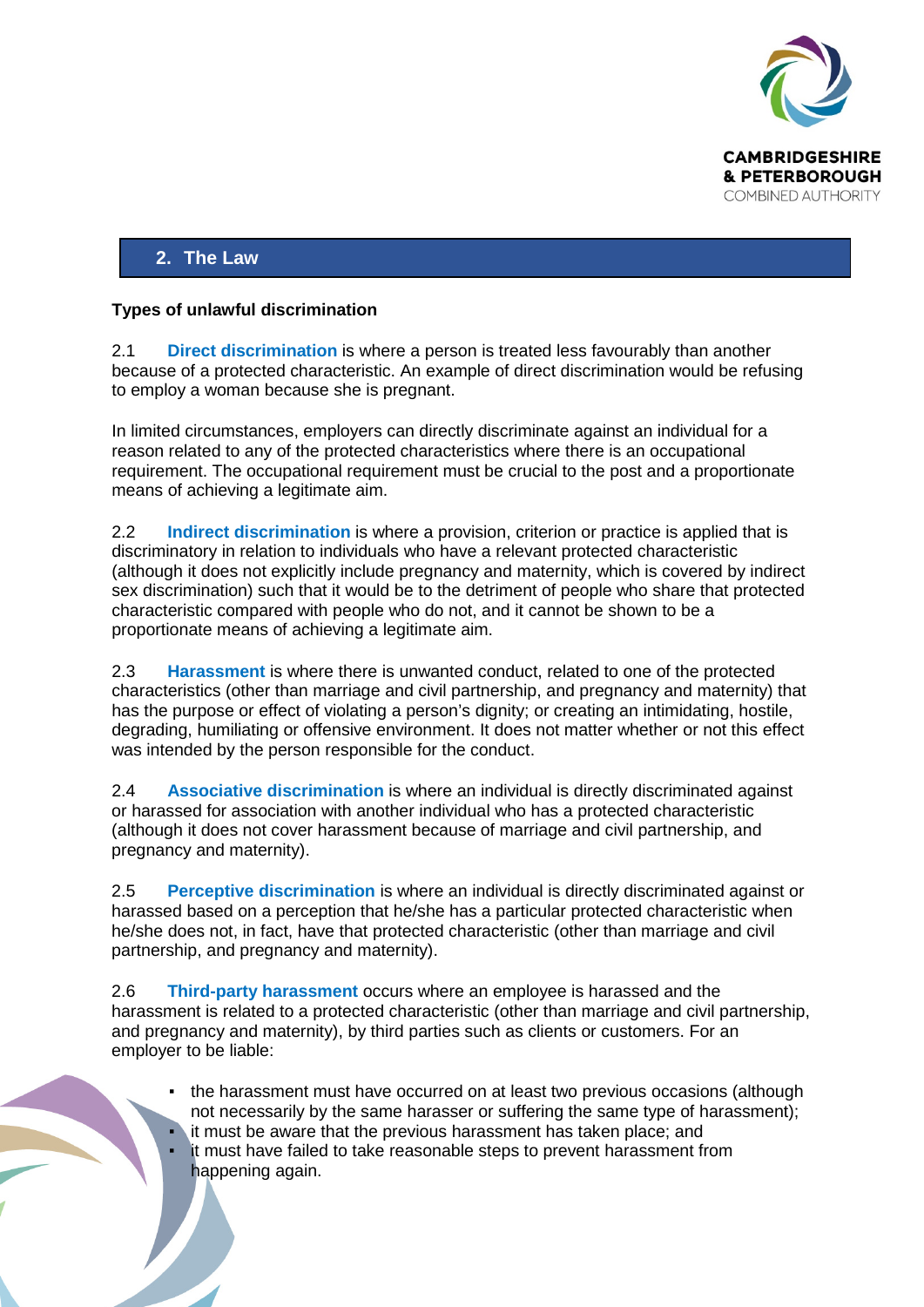

- 2.7 **Victimisation** occurs where an employee is subjected to a detriment, such as being denied a training opportunity or a promotion because he/she made or supported a complaint or raised a grievance under the Equality Act 2010, or because he or she is suspected of doing so. However, an employee is not protected from victimisation if he or she acted maliciously or made or supported an untrue complaint. There is no longer a need for a complainant to compare his or her treatment with someone who has not made or supported a complaint under the Equality Act 2010. For example, if a blind employee raises a grievance that the employer is not complying with its duty to make reasonable adjustments, and is then systematically excluded from all meetings, such behaviour could amount to victimisation.
- 2.8 **Failure to make reasonable adjustments** is where a physical feature or a provision, criterion or practice puts a disabled person at a substantial disadvantage compared with someone who does not have that protected characteristic and the employer has failed to make reasonable adjustments to enable the disabled person to overcome the disadvantage.

# **3. Employment**

The Cambridgeshire & Peterborough Combined Authority will:

- Demonstrate its commitment to equality in all aspects of employment, including recruitment, career development, pay and benefits, opportunities for training, promotion, discipline, selection for redundancy and welfare
- Monitor and report on its workforce and take positive action with a view to ensuring that its workforce at all levels reflects the communities it serves. In particular the CPCA will monitor the ethnic, disability and gender composition of the existing workforce and of applicants for jobs (including promotion), and the number of people with disabilities.
- Inform all employees of this Policy and of their rights to protection from discrimination, harassment or victimisation
- Ensure managers and others likely to be involved in recruitment or other decision making where equal opportunities issues are likely to arise are provided with training in equal opportunities.
- Inform all existing and new employees to help them understand their rights and responsibilities under this policy.
- Promote flexible working policies and practices to increase opportunities for those with, in particular, caring responsibilities or health issues.
- Ensure person and job specifications are limited to those requirements that are necessary for the effective performance of the job. Candidates for employment or promotion will be assessed objectively against the requirements for the job, taking account of any reasonable adjustments that may be required for candidates with a disability.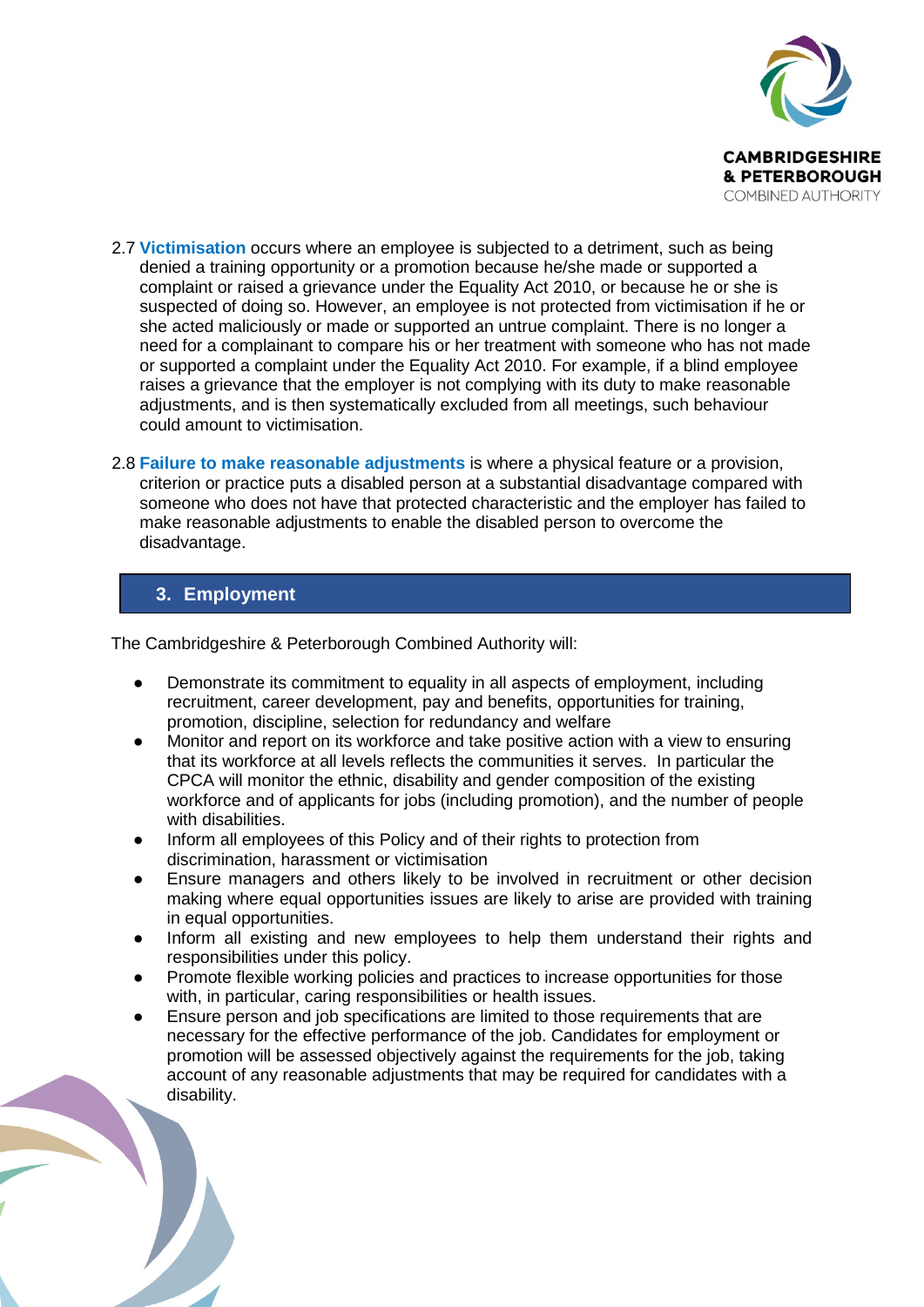

# **4. Service Delivery**

The CPCA provides services both directly and by working with other organisations. It will promote equality of opportunity for local people by:

- Providing accessible information about the services available to them
- Undertaking assessments to determine if there is any adverse impact for equalities on its policies and activities
- Delivering services in ways which are appropriate, relevant and sensitive to service user needs and, whenever possible, removing barriers which may deny access
- Using its powers to ensure that organisations providing services on its behalf operate in accordance with the aims of this Policy and have a good track record in handling equality issues, covering both employment as well as service issues.
- Ensuring, wherever possible, out sourced services are provided by local organisations or those with close connections with the city.
- Promoting widely the availability of the CPCA's Complaints system to ensure people know how to raise issues about services.
- Ensuring staff do not discriminate against or harass a member of the public in the provision of services or goods.
- Ensuring that reasonable adjustments are made to remove barriers and enable those with a disability to access services.
- Discussing the importance of equality policies with all its partners and will encourage service providers to use the same or similar formats for evaluation purposes such as equality monitoring categories, equality impact assessments templates, etc.

Employees should report any bullying or harassment by customers, suppliers, visitors or others to their manager who will take appropriate action. Service users who wish to raise any concerns of this nature can do so through the CPCA's Complaints Procedure.

# **5. Information, Consultation and Involvement**

- 5.1 Effective information, consultation and involvement are essential to the success of this Policy. The CPCA will therefore:
	- Inform, consult and involve a wide range of people including employees and stakeholders about decisions which affect them so that they can influence policies and practices
	- Ensure that people from different backgrounds are able to fully participate in consultation and involvement activities
	- Give people a voice by promoting involvement in decision making and review such structures so that any proposed changes are considered and adopted where appropriate.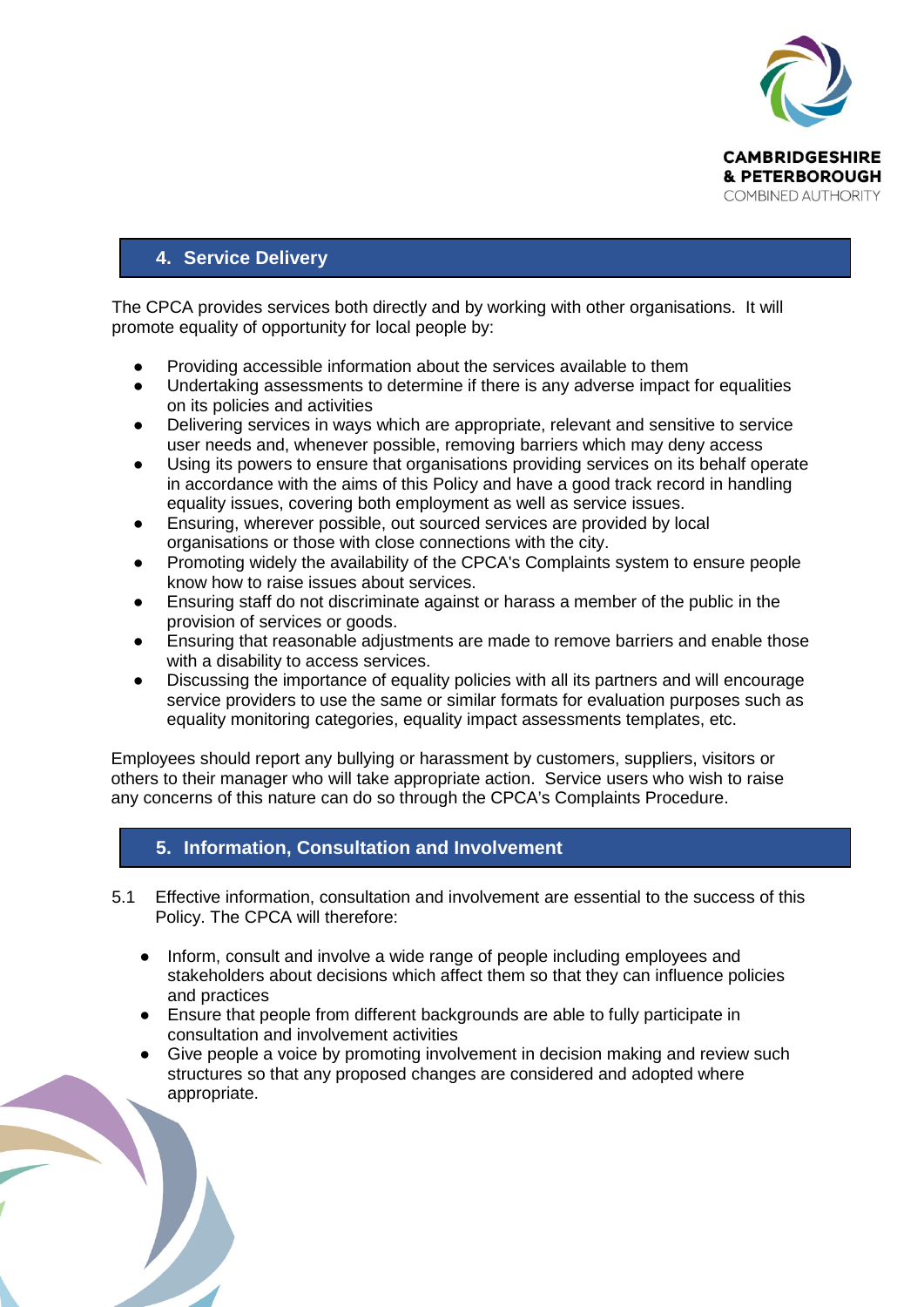

## **6. Implementation**

#### 6.1 To ensure the effectiveness of this Policy, the CPCA will:

- Set equality outcomes and monitor progress against them
- Consider the equal opportunities implications of any changes to policies, functions, strategies or projects and undertake equality impact assessments before implementation.
- Identify barriers that prevent equal access to services and take measures to address them
- Monitor the composition of its workforce and the take-up of its services and take positive action to redress inequalities

# **7. Accountability**

- 7.1 The CPCA will be responsible for monitoring the effectiveness of the policy and for recommending changes and improvements necessary to the Cabinet.
- 7.2 The Chief Executive will hold Directors accountable for taking steps to ensure that this Policy is promoted, understood and implemented by CPCA employees. The CPCA's Management Board will take overall responsibility for maximising progress towards a more inclusive society.
- 7.3 All employees of Cambridgeshire & Peterborough Combined Authority are accountable and responsible for taking steps to promote equal opportunities in their day to day work and avoid unlawful discrimination.

## **8. Review Date**

This policy will be reviewed in line with the CPCA's Equality Duty and whenever changes to legislation occur.

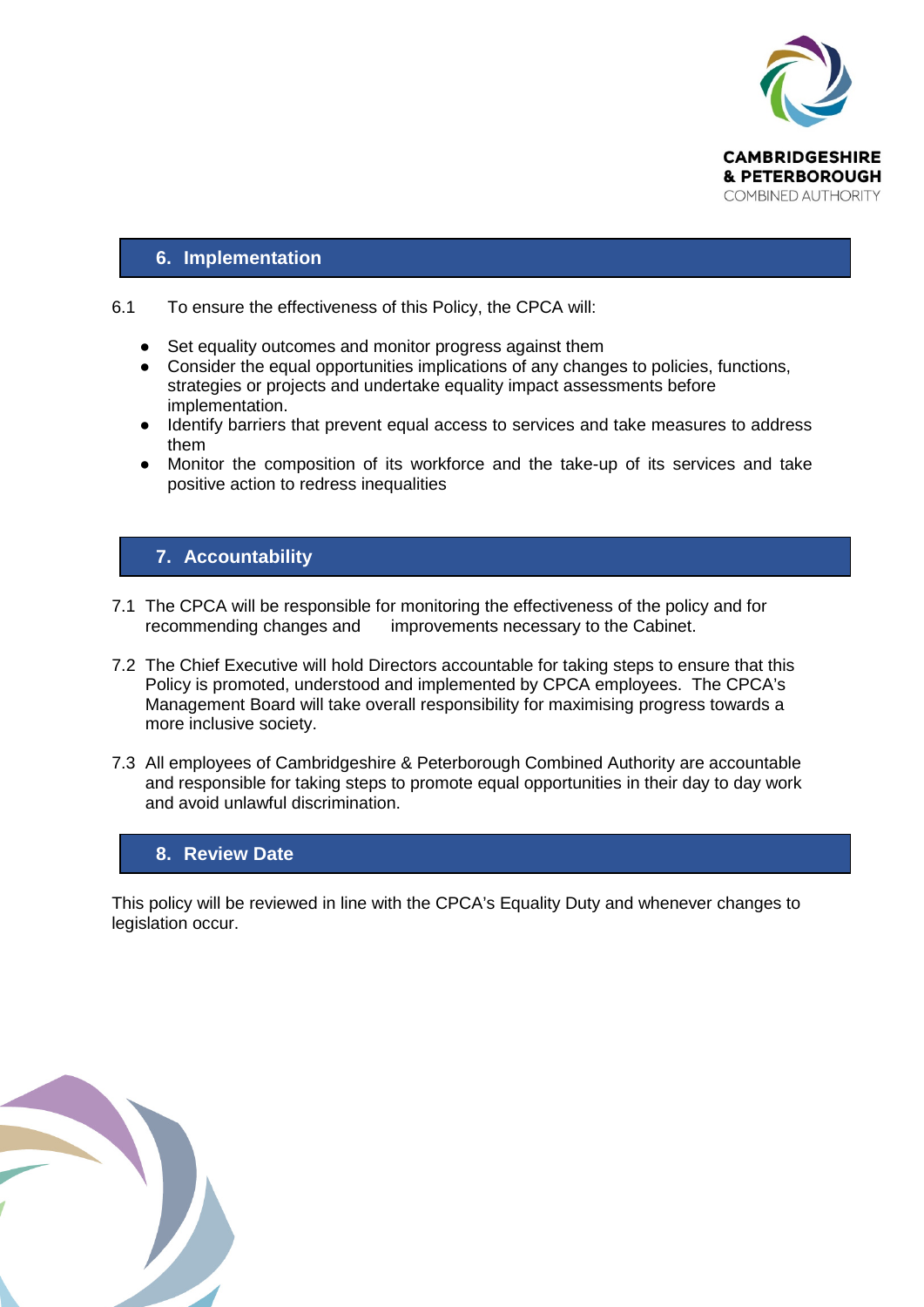

# **Governance Equality and Diversity Policy**

# **References:**

Complaints Procedure Equality Act 2010

| Issue date:      | March 2017   |
|------------------|--------------|
| Version number:  |              |
| Review due date: | January 2020 |